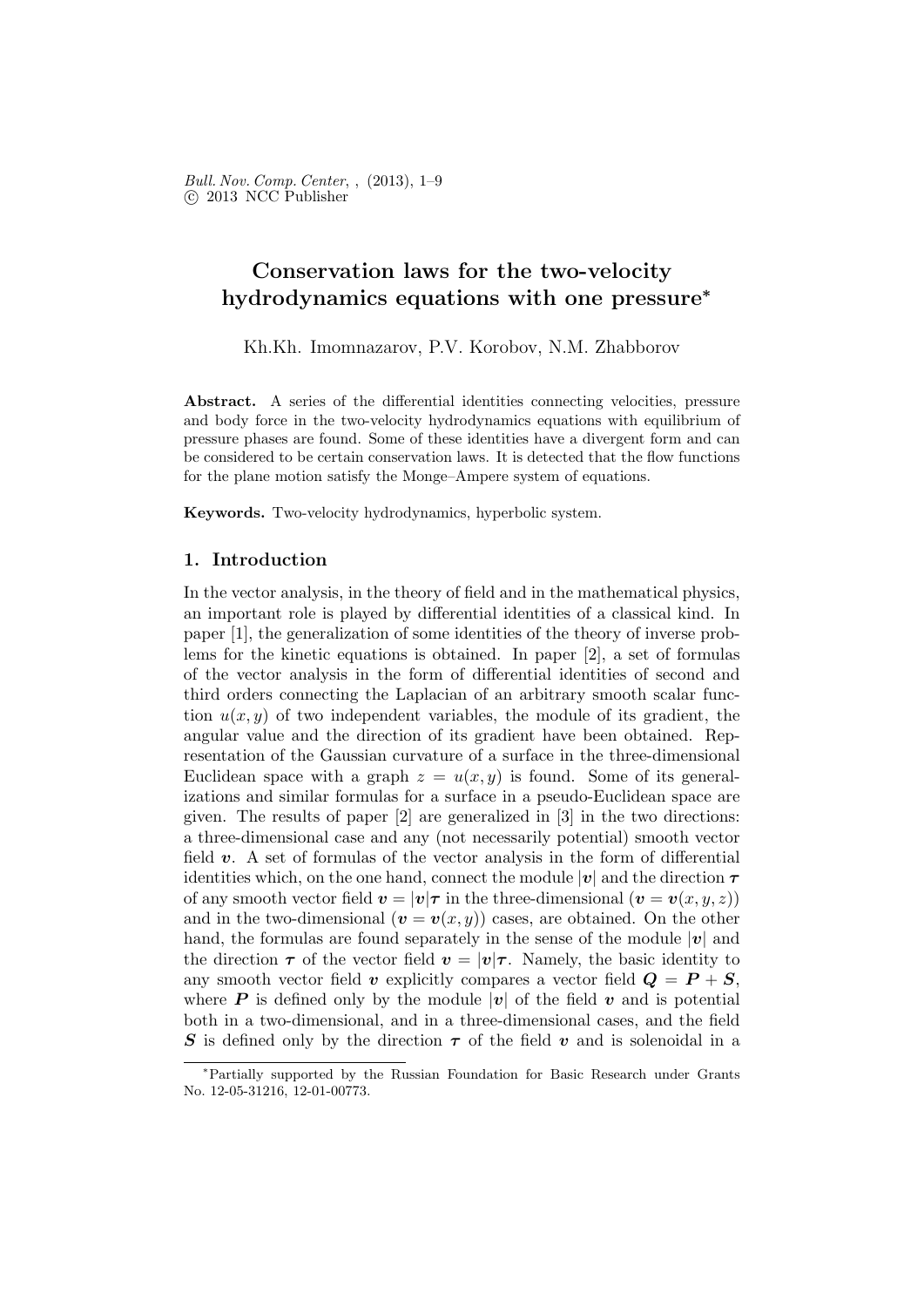two-dimensional case. Applications of the identities obtained to the Euler hydrodynamic equation are presented.

In this paper, applications of the obtained identities [3] to the twovelocity hydrodynamics equations with one pressure are given.

# 2. A.G. Megrabov's differential identities connecting the modulus and the direction of a vector field

In paper [3], the following theorem was obtained:

**Theorem 1.** For any vector field  $v = v(x, y, z) = |v|\tau$  with components  $v_k(x, y, z) \in C^1(D)$ ,  $k = 1, 2, 3$ , the module  $|v| \neq 0$  in D and the direction  $\tau$ , the following identity is valid

$$
Q = Q(v) = P(|v|) + S(\tau), \tag{1}
$$

where

$$
\mathbf{Q(v)} \stackrel{\text{def}}{=} \frac{\mathbf{v} \operatorname{div} \mathbf{v} + \mathbf{v} \times \operatorname{rot} \mathbf{v}}{|\mathbf{v}|^2}, \qquad \mathbf{P}(|\mathbf{v}|) \stackrel{\text{def}}{=} \nabla \ln |\mathbf{v}| = \frac{\nabla |\mathbf{v}|^2}{|\mathbf{v}|^2}, \qquad (2)
$$

$$
S = S(\tau) \stackrel{\text{def}}{=} \tau \operatorname{div} \tau + \tau \times \operatorname{rot} \tau = Q(v) - P(|v|). \tag{3}
$$

For the vector field  $S$ , any of the following representations holds:

$$
S = S(\tau) = \tau \operatorname{div} \tau - \tau_s = -\{(\tau \times \nabla) \times \tau + (\tau \cdot \nabla) \tau\} = -\frac{(v \times \nabla) \times v}{|v|^2} \tag{4}
$$

 $(\tau_s = (\tau \cdot \nabla) \tau = \text{rot } \tau \times \tau$  is a derivative of the vector  $\tau$  in the direction  $\tau$ ),

$$
\mathbf{S} = \cot(\alpha \mathbf{k}) - \cos^2 \theta \cot(\alpha \mathbf{k} - \tan \theta \mathbf{\lambda}) = \cot(\alpha \mathbf{k} + \cos \theta \mathbf{\psi}) - 2\cos \theta \cot \mathbf{\psi}, \tag{5}
$$

where  $\lambda = -\sin \alpha \, i + \cos \alpha \, j$ ,  $\psi = -\sin \theta \, \lambda + \alpha \cos \theta \, k$ ,

$$
S = -\nabla \alpha \times (\cos \theta \, \tau - \mathbf{k}) + \nabla \theta \times \boldsymbol{\lambda}, \qquad S = \tau \, \text{div} \, \tau - \kappa \boldsymbol{\nu}. \tag{6}
$$

Here  $\kappa$  is the curvature of the vector line of the field **v** and **v** is its unit normal. The following formula is valid:  $\kappa^2 = \sin^2 \theta \alpha_s^2 + \theta_s^2$ , where  $\alpha_s =$  $(\nabla \alpha \cdot \tau)$  and  $\theta_s = (\nabla \theta \cdot \tau)$  are derivatives of the angles  $\alpha$  and  $\theta$  in the direction  $\tau$ , respectively.

The basic identity (1) can also be presented in any of the forms:

$$
Q + H_i = \nabla \ln |\mathbf{v}| + \operatorname{rot} \mathbf{F}_i, \quad i = 1, 2,
$$

where  $H_1 = \cos^2 \theta \, \text{rot}(\alpha \mathbf{k} - \tan \theta \, \lambda), H_2 = 2 \cos \theta \, \text{rot} \, \psi, F_1 = \alpha \mathbf{k}, F_2 =$  $\alpha k + \cos \theta \psi$ , thus the vectors  $H_i$ ,  $F_i$ , as well as S, are defined only by the angles  $\alpha$ ,  $\theta$ , *i.e.* the direction  $\tau$  of the field **v**.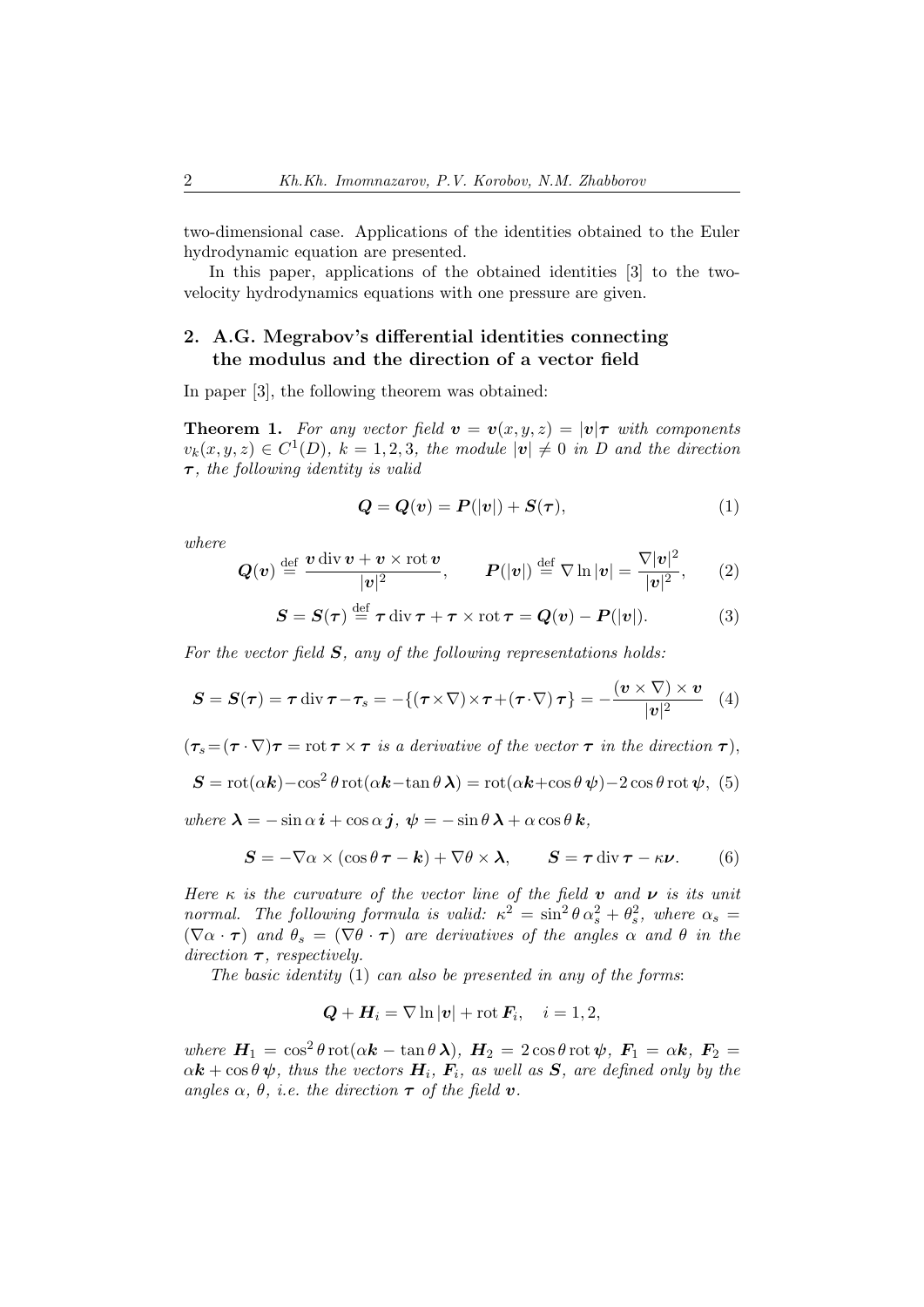If the presence of the property  $|v| \neq 0$  in D is not assumed, then (1) takes the form

$$
W = v \operatorname{div} v + v \times \operatorname{rot} v = \nabla |v|^2 - V,
$$

where

$$
\boldsymbol{V} \stackrel{\text{def}}{=} -|\boldsymbol{v}|^2 \boldsymbol{S} = \frac{1}{2} \nabla |\boldsymbol{v}|^2 - \boldsymbol{v} \operatorname{div} \boldsymbol{v} - \boldsymbol{v} \times \operatorname{rot} \boldsymbol{v}
$$

$$
= -|\boldsymbol{v}|^2 \{ \boldsymbol{\tau} \operatorname{div} \boldsymbol{\tau} + \boldsymbol{\tau} \times \operatorname{rot} \boldsymbol{\tau} \} = \boldsymbol{v} \times \nabla \times \boldsymbol{v}.
$$

Other formulas for  $W$  and  $v$  are obtained by substituting any expression for S from  $(4)$ – $(6)$  in the latter equality.

**Theorem 2.** Under condition of Theorem 1 and provided  $v_k(x, y, z) \in$  $C^2(D)$ ,  $k = 1, 2, 3$ , the following formulas are valid:

$$
\operatorname{div}\boldsymbol{S}=-2\sin\theta\,(\boldsymbol{\tau}\cdot\boldsymbol{B})=-\frac{2\sin\theta\,(\boldsymbol{v}\cdot\boldsymbol{B})}{|\boldsymbol{v}|},
$$

where  $\mathbf{B} = \nabla \alpha \times \nabla \theta = \text{rot}(\alpha \nabla \theta) = -\text{rot}(\theta \nabla \alpha)$ . In addition, the following identity takes place

$$
\operatorname{div}(\boldsymbol{Q} - \boldsymbol{P} + \boldsymbol{H}_i) = 0 \iff
$$
  

$$
\operatorname{div}\left\{\frac{\boldsymbol{v} \operatorname{div} \boldsymbol{v} + \boldsymbol{v} \times \operatorname{rot} \boldsymbol{v}}{|\boldsymbol{v}|^2} - \nabla \ln |\boldsymbol{v}| + \boldsymbol{H}_i\right\} = 0, \quad i = 1, 2,
$$

which can be considered to be a conservation law (its differential form) with the integrated form for a flux  $\int_{S}([\boldsymbol{Q}-\boldsymbol{P}+\boldsymbol{H}_{i}]\cdot\boldsymbol{\eta}) dS = 0$ , where S is a piecewise smooth boundary of the domain D with normal  $\eta$ .

In Theorems 1 and 2, the following notations are used: symbols  $(a \cdot b)$  and  $(a \times b)$  denote the scalar and the vector products of a and b, respectively;  $\nabla$  is the Hamiltonian operator (a nabla);  $\Delta$  is the Laplace operator; D is a domain in the space  $x, y, z; i, j, k$  are unit vectors on the axes  $x, y, z; j, k$  $\boldsymbol{v} = \boldsymbol{v}(x,y,z) = v_1\boldsymbol{i} + v_2\boldsymbol{j} + v_3\boldsymbol{k}$  is a vector field defined in  $D,$   $v_k = v_k(x,y,z)$ are scalar functions,  $k = 1, 2, 3, |\mathbf{v}|^2 = v_1^2 + v_2^2 + v_3^2$ ;  $\alpha = \alpha(x, y, z)$  is the angle of the slope of the vector  $v_1i + v_2j$  to the axis  $Ox$ , so that  $\cos \alpha =$  $v_1/\sqrt{v_1^2+v_2^2}$ ,  $\sin \alpha = v_2/\sqrt{v_1^2+v_2^2}$ , i.e.  $\alpha(x,y,z)$  is the polar angle of a point  $(\xi = v_1, \varsigma = v_2)$  on the plane  $\xi, \varsigma$  or the argument Arg w of a complex number  $w = \xi + i\varsigma$  (*i* is an imaginary unit):

$$
\alpha \stackrel{\text{def}}{=} \arctan \frac{v_2}{v_1} + (2k + \delta)\pi, \quad k \in \mathbb{Z}, \tag{7}
$$

 $\delta = 0$  and  $\delta = 1$  in quadrants I, IV and II, III of the plane  $\xi, \zeta$ , respectively;  $\theta = \theta(x, y, z)$  is the angle between the vector v and the axis  $Oz$ :  $\theta \stackrel{\text{def}}{=}$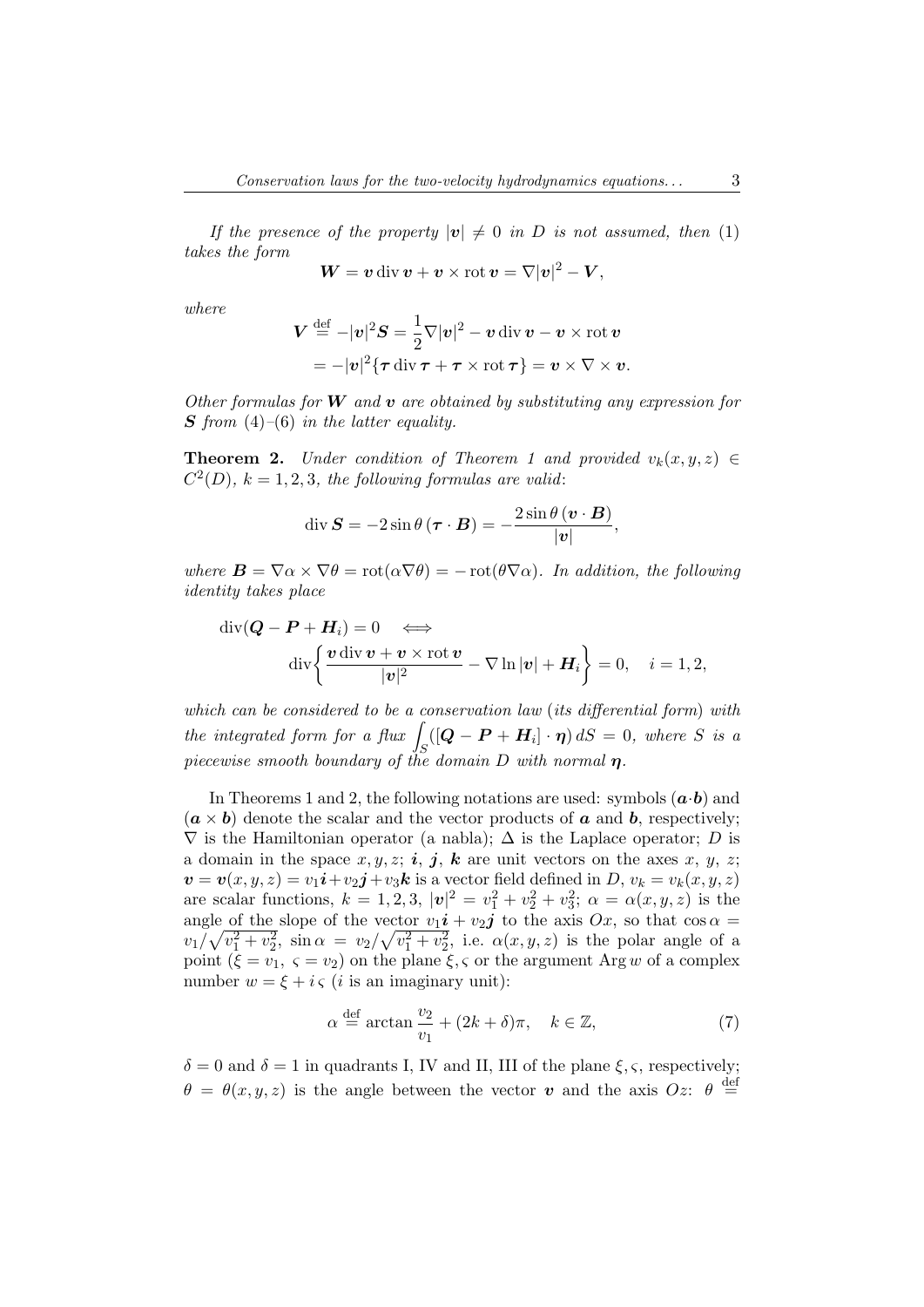arccos  $\frac{v_3}{|v_3|}$  $\frac{v_3}{|v|}$ , so that  $0 \le \theta \le \pi$ ,  $\cos \theta = \frac{v_3}{|v|}$  $\frac{v_3}{|v|}$ ,  $\sin \theta = \frac{\sqrt{v_1^2 + v_2^2}}{|v|}$ . This means that  $\alpha$ ,  $\theta$  are spherical coordinates on the space  $\xi = v_1, \zeta = v_2, \zeta = v_3$ . Thus,  $v = |v|\tau$ , where  $\tau = \tau(\alpha, \theta) = \cos \alpha \sin \theta \, \mathbf{i} + \sin \alpha \sin \theta \, \mathbf{j} + \cos \theta \, \mathbf{k}$  is the direction of the vector field  $\mathbf{v}$  ( $|\mathbf{\tau}| = 1$ ).

In a two-dimensional case,  $\mathbf{v} = \mathbf{v}(x, y) = v_1 \mathbf{i} + v_2 \mathbf{j} = \mathbf{v} |\mathbf{r}|, v_3 \equiv 0$ ,  $\theta \equiv \pi/2 \Rightarrow \tau = \tau(\alpha) = \cos \alpha \, \mathbf{i} + \sin \alpha \, \mathbf{j}$ , the angle  $\alpha$  being defined by formula (7),  $\nabla \theta = \mathbf{B} = 0$ ;  $\forall \varphi(x, y) \in C^1(D)$ , we have  $\text{rot}(\varphi \mathbf{k}) = \varphi_y \mathbf{i} - \varphi_x \mathbf{j}$ , where  $\varphi_x = \frac{\partial \varphi}{\partial x}, \varphi_y = \frac{\partial \varphi}{\partial y}.$ 

From Theorem 1 follows

**Theorem 3.** For any plane vector field  $v(x, y)$  with the components  $v_k(x,y) \in C^1(D)$ ,  $k = 1,2$ , the modulus  $|v| \neq 0$  in D and the direction  $\tau = \tau(\alpha)$ , we have the identity

$$
Q \stackrel{\text{def}}{=} \frac{v \operatorname{div} v + v \times \operatorname{rot} v}{|v|^2} = \nabla \ln |v| + \operatorname{rot}(\alpha \, k) \quad \Longrightarrow
$$
  
div  $v = (\{\nabla \ln |v| + \operatorname{rot}(\alpha \, k)\} \cdot v), \quad \operatorname{rot} v = \{\nabla \ln |v| + \operatorname{rot}(\alpha \, k)\} \times v.$  (8)

Thus,  $S = \text{rot}(\alpha \mathbf{k}) \Rightarrow (S \cdot \nabla \alpha) = 0$ , i.e., the vector lines of the vector field **S** coincide with the lines of the level of the scalar field of the angles  $\alpha(x, y)$ . If  $v_k(x, y) \in C^2(D)$ ,  $k = 1, 2$ , the following identities are valid:

$$
\operatorname{div} \mathbf{S} = 0, \quad \operatorname{rot} \mathbf{S} = -(\Delta \alpha) \mathbf{k} \implies \Delta \ln |\mathbf{v}| = \operatorname{div} \mathbf{Q}, \quad (\Delta \alpha) \mathbf{k} = -\operatorname{rot} \mathbf{Q} \implies \Delta \operatorname{Ln} \{ |\mathbf{v}| e^{\pm i\alpha} \} = \operatorname{div} \mathbf{Q} \mp i(\operatorname{rot} \mathbf{Q} \cdot \mathbf{k}).
$$

In the conservation law of Theorem 2 we have  $H_i = 0$ .

As is known [4], any smooth vector field can be presented in the form of the sum of a gradient of some scalar and a rotor of a certain vector. Identity (8) gives such a representation for the vector field Q. At  $v = \nabla u(x, y)$ , Theorem 3 gives the identity from paper [2].

#### 3. Two-velocity hydrodynamics equations with one pressure

In papers [5, 6], based on conservation laws, the invariance of the equations concerning the Galilee transformation and conditions of thermodynamic conditioning, a nonlinear two-velocity model of motion of a liquid through deformable porous media is constructed. The two-velocity hydrodynamic theory with a condition of balance of pressure phases, has been constructed in paper [7]. The equation of motion of the two-velocity media with one pressure in the system in an isothermal case looks like [7]: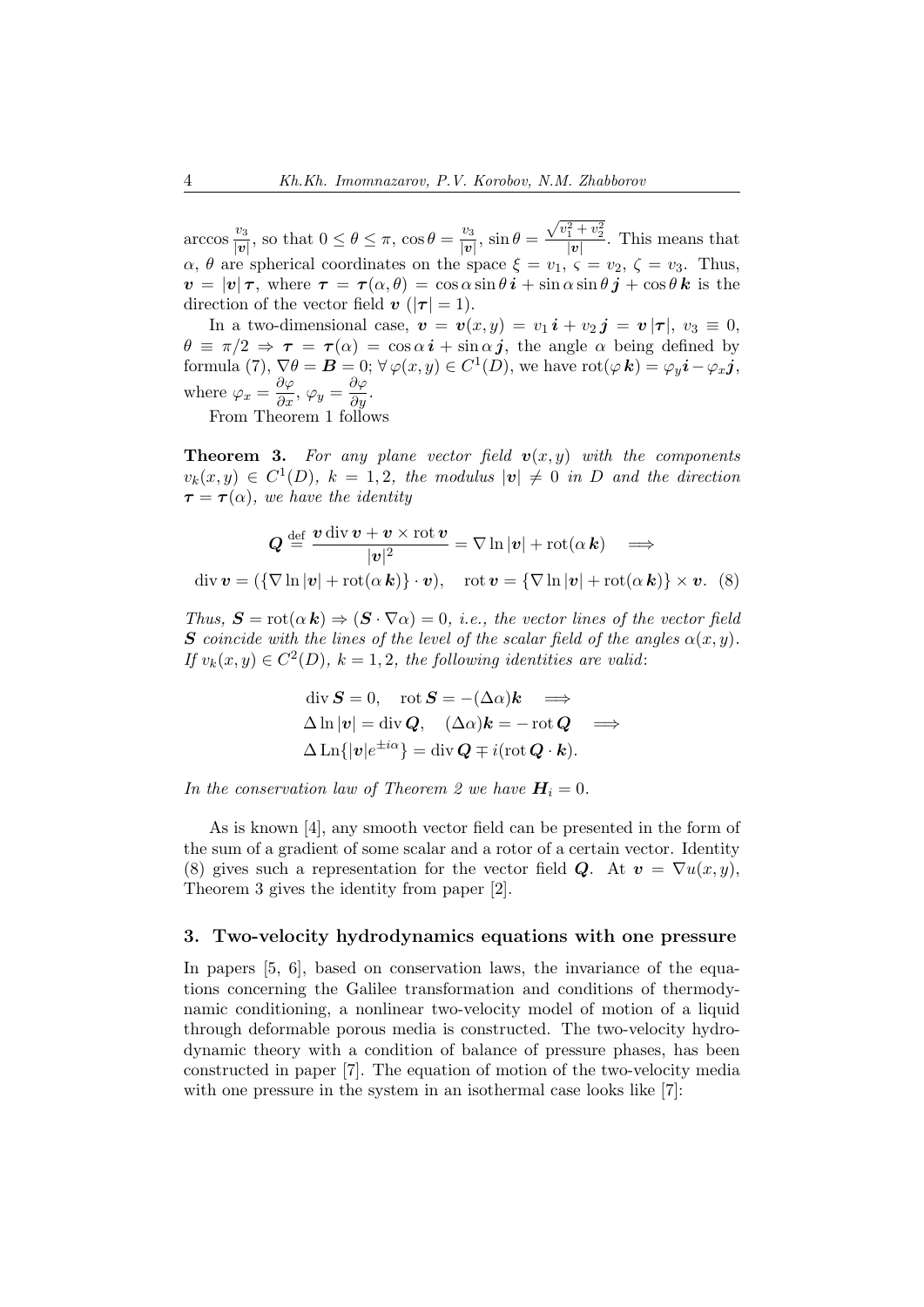$$
\frac{\partial \bar{\rho}}{\partial t} + \text{div}(\tilde{\rho}\tilde{\mathbf{v}} + \rho \mathbf{v}) = 0, \quad \frac{\partial \tilde{\rho}}{\partial t} + \text{div}(\tilde{\rho}\tilde{\mathbf{v}}) = 0,
$$
\n(9)

$$
\frac{\partial \boldsymbol{v}}{\partial t} + (\boldsymbol{v}, \nabla) \boldsymbol{v} = -\frac{\nabla p}{\bar{\rho}} + \frac{\tilde{\rho}}{2\bar{\rho}} \nabla (\tilde{\boldsymbol{v}} - \boldsymbol{v})^2 + \boldsymbol{f},
$$
(10)

$$
\frac{\partial \tilde{\mathbf{v}}}{\partial t} + (\tilde{\mathbf{v}}, \nabla)\tilde{\mathbf{v}} = -\frac{\nabla p}{\bar{\rho}} - \frac{\rho}{2\bar{\rho}}\nabla(\tilde{\mathbf{v}} - \mathbf{v})^2 + \mathbf{f},\tag{11}
$$

where  $\tilde{v}$  and  $v$  are the vectors of velocities of the subsystems making up a two-velocity continuum with the corresponding partial densities  $\tilde{\rho}$  and  $\rho$ ,  $\bar{\rho} = \tilde{\rho} + \rho$  is the general density of the continuum;  $p = p(\bar{\rho}, (\tilde{\boldsymbol{v}} - \boldsymbol{v})^2)$  is the equation of state of the continuum;  $f$  is the vector of the mass force carried to the mass unit.

In terms of the vectors  $\bm{W},\bm{V},\bm{S},\bm{Q},\bm{P},\bm{H}_i,\bm{F}_i,\tilde{\bm{W}},\tilde{\bm{V}},\tilde{\bm{S}},\tilde{\bm{Q}},\tilde{\bm{P}},\tilde{\bm{H}}_i,\tilde{\bm{F}}_i,$ determined in Theorem 1, the system of equations  $(10)$ ,  $(11)$  can be written down in any of the following forms (symbols without tilde and with a tilde concern the corresponding subsystems of the continuum):

$$
W = \frac{\partial v}{\partial t} + v \operatorname{div} v + \frac{1}{2} \nabla v^2 + \frac{\nabla p}{\bar{\rho}} - \frac{\tilde{\rho}}{2\bar{\rho}} \nabla (\tilde{v} - v)^2 - f,
$$
  
\n
$$
-V = \frac{\partial v}{\partial t} + v \operatorname{div} v + \frac{\nabla p}{\bar{\rho}} - \frac{\tilde{\rho}}{2\bar{\rho}} \nabla (\tilde{v} - v)^2 - f,
$$
  
\n
$$
G \stackrel{\text{def}}{=} \frac{1}{v^2} \left\{ \frac{\partial v}{\partial t} + v \operatorname{div} v + \frac{\nabla p}{\bar{\rho}} - \frac{\tilde{\rho}}{2\bar{\rho}} \nabla (\tilde{v} - v)^2 - f \right\} = S \iff
$$
  
\n
$$
G + H_i = \text{rot } F_i, \quad i = 1, 2;
$$
\n(13)

$$
\tilde{\boldsymbol{W}} = \frac{\partial \tilde{\boldsymbol{v}}}{\partial t} + \tilde{\boldsymbol{v}} \operatorname{div} \tilde{\boldsymbol{v}} + \frac{1}{2} \nabla \tilde{\boldsymbol{v}}^2 + \frac{\nabla p}{\bar{\rho}} + \frac{\rho}{2\bar{\rho}} \nabla (\tilde{\boldsymbol{v}} - \boldsymbol{v})^2 - \boldsymbol{f},
$$
\n(14)

$$
-\tilde{V} = \frac{\partial \tilde{v}}{\partial t} + \tilde{v} \operatorname{div} \tilde{v} + \frac{\nabla p}{\bar{\rho}} + \frac{\rho}{2\bar{\rho}} \nabla (\tilde{v} - v)^2 - f,
$$
  

$$
\tilde{G} \stackrel{\text{def}}{=} \frac{1}{\tilde{v}^2} \left\{ \frac{\partial \tilde{v}}{\partial t} + \tilde{v} \operatorname{div} \tilde{v} + \frac{\nabla p}{\bar{\rho}} + \frac{\rho}{2\bar{\rho}} \nabla (\tilde{v} - v)^2 - f \right\} = \tilde{S} \iff
$$
  

$$
\tilde{G} + \tilde{H}_i = \text{rot } \tilde{F}_i, \quad i = 1, 2.
$$
 (15)

In the case of a homogeneous incompressible medium, i.e., provided that  $\rho = \text{const}, \tilde{\rho} = \text{const} \Rightarrow \text{div } v = 0, \text{div } \tilde{v} = 0 \Leftrightarrow v = \text{rot } A, \tilde{v} = \text{rot } \tilde{A}$ , where **A** and  $\tilde{A}$  are the vector potentials of the velocities v and  $\tilde{v}$ , respectively, the two-velocity hydrodynamics equations are represented in the form

$$
\mathbf{W} = \nabla \left\{ \frac{1}{2} v^2 + \frac{p}{\bar{\rho}} + U - \frac{\tilde{\rho}}{2\bar{\rho}} (\tilde{\mathbf{v}} - \mathbf{v})^2 \right\} + \text{rot} \{\mathbf{A}_t + \mathbf{M}\},
$$
  

$$
-\mathbf{V} = \nabla \left\{ \frac{p}{\bar{\rho}} + U - \frac{\tilde{\rho}}{2\bar{\rho}} (\tilde{\mathbf{v}} - \mathbf{v})^2 \right\} + \text{rot} \{\mathbf{A}_t + \mathbf{M}\},
$$
  

$$
\tilde{\mathbf{W}} = \nabla \left\{ \frac{1}{2} \tilde{v}^2 + \frac{p}{\bar{\rho}} + U + \frac{\rho}{2\bar{\rho}} (\tilde{\mathbf{v}} - \mathbf{v})^2 \right\} + \text{rot} \{\tilde{\mathbf{A}}_t + \mathbf{M}\},
$$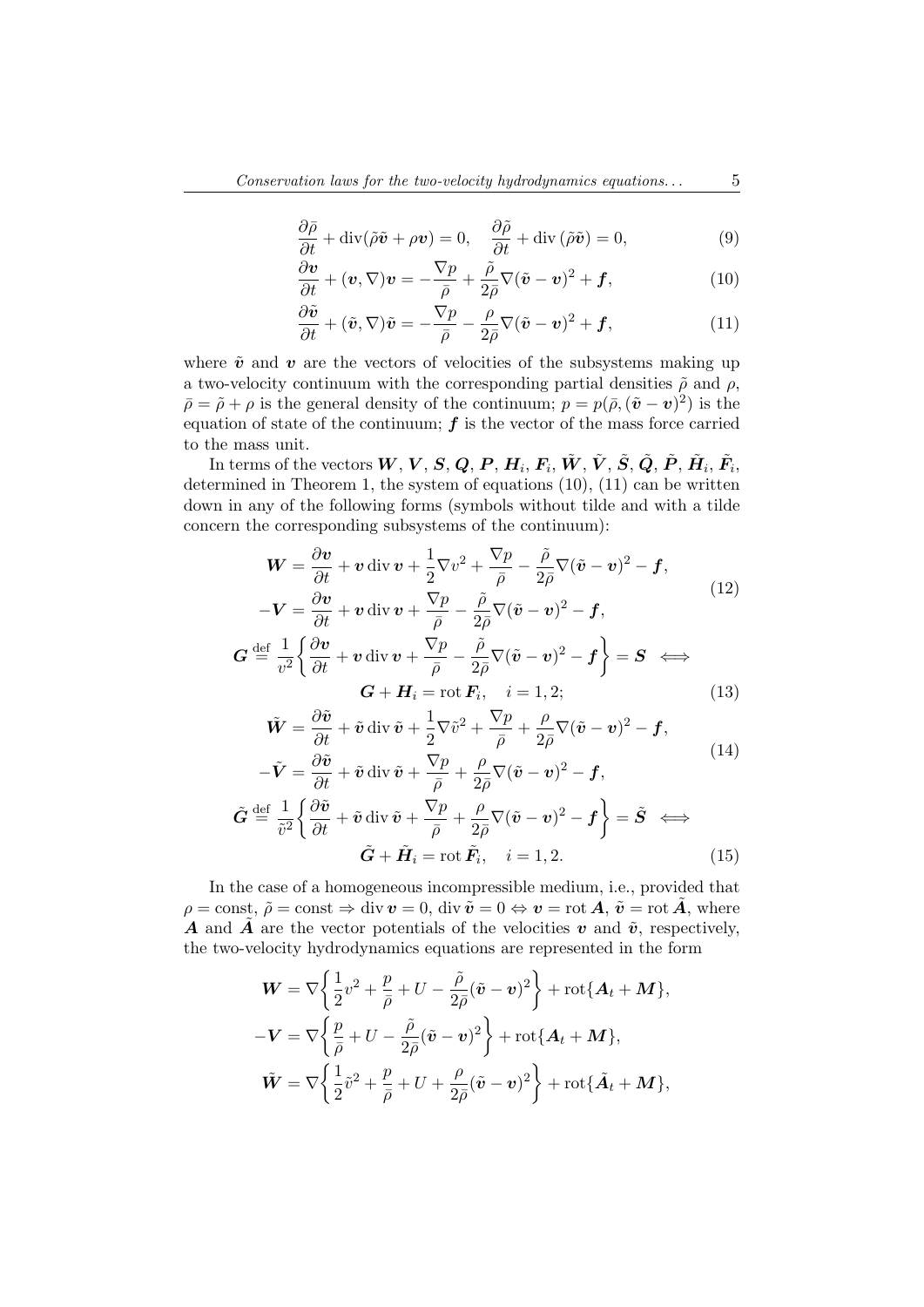$$
-\tilde{\boldsymbol{V}} = \nabla \bigg\{ \frac{p}{\bar{\rho}} + U + \frac{\rho}{2\bar{\rho}} (\tilde{\boldsymbol{v}} - \boldsymbol{v})^2 \bigg\} + \text{rot} \{\tilde{\boldsymbol{A}}_t + \boldsymbol{M}\},\
$$

where  $-f = \nabla U + \text{rot } M$ ;  $\tilde{A}_t$  and  $A_t$  are the time derivatives of the vectors  $\vec{A}$  and  $\vec{A}$ , respectively. Hence, when the velocities and physical density of phases coincide, we obtain  $\tilde{W} = W$ ,  $\tilde{V} = V$  and, as consequence, the formulas for the vector fields  $W, V$  from paper [2]. Thus, the solution  $(v, \tilde{v}, p)$ of the system of the two-velocity hydrodynamics equations for homogeneous incompressible media gives a representation of the vector fields  $W, V, W$ .  $\tilde{V}$ , defined in Theorem 1 (where  $v = \text{rot } \tilde{A}$ ,  $\tilde{v} = \text{rot } \tilde{A}$ ) in the form of the sum  $\nabla \Phi$  + rot  $\Psi$ .

From (13), (15) and Theorem 2 follows

Theorem 4. For any motion of an ideal two-velocity system with one pressure  $(\mathbf{v} \neq 0, \tilde{\mathbf{v}} \neq 0)$ , the following identities are valid:

$$
\operatorname{div} \mathbf{G} = -2 \frac{\sin \theta}{v} (\mathbf{v} \cdot (\nabla \alpha \times \nabla \theta)), \quad \operatorname{div} \tilde{\mathbf{G}} = -2 \frac{\sin \tilde{\theta}}{\tilde{v}} (\tilde{\mathbf{v}} \cdot (\nabla \tilde{\alpha} \times \nabla \tilde{\theta})).
$$

In addition to the general conservation law of Theorem 2, which holds for any smooth vector fields  $\mathbf{v}(x, y, z, t)$ ,  $\tilde{\mathbf{v}}(x, y, z, t)$ , the conservation laws of differential forms are also valid:

$$
\operatorname{div}(\bm{G}+\bm{H}_i)=0,\quad \operatorname{div}(\tilde{\bm{G}}+\tilde{\bm{H}}_i)=0
$$

as well as the integrated forms for the fluxes:

$$
\int_{S} ([\mathbf{G} + \mathbf{H}_{i}] \cdot \boldsymbol{\eta}) dS = 0, \quad \int_{S} ([\tilde{\mathbf{G}} + \tilde{\mathbf{H}}_{i}] \cdot \boldsymbol{\eta}) dS = 0, \quad i = 1, 2.
$$

Here the vectors  $H_i$   $(\tilde{H}_i)$  are defined in Theorem 1 and expressed only through the angles  $\alpha(\tilde{\alpha}), \theta(\tilde{\theta})$  of the directions of the velocities  $v(x, y, z, t)$  $(\tilde{\mathbf{v}}(x, y, z, t)), S$  is a piecewise smooth boundary of the domain D,  $\eta$  is the normal to S.

For the irrotational motion (at  $v = \nabla u$ ,  $\tilde{v} = \nabla \tilde{u}$ ), we have

$$
G = \frac{1}{v^2} \left\{ \nabla u_t + \Delta u \nabla u + \frac{\nabla p}{\overline{\rho}} - \frac{\tilde{\rho}}{2\overline{\rho}} \nabla (\nabla \tilde{u} - \nabla u)^2 - \mathbf{f} \right\},\
$$

$$
\tilde{G} = \frac{1}{\tilde{v}^2} \left\{ \nabla \tilde{u}_t + \Delta \tilde{u} \nabla \tilde{u} + \frac{\nabla p}{\overline{\rho}} + \frac{\rho}{2\overline{\rho}} \nabla (\nabla \tilde{u} - \nabla u)^2 - \mathbf{f} \right\}
$$

and the following identities hold:

$$
\operatorname{div} \mathbf{G} = -\frac{2}{v} \operatorname{div} \{ u \operatorname{rot} (\alpha \nabla \cos \theta) \} = -\frac{2 \sin \theta}{v} \frac{\partial (u, \alpha, \theta)}{\partial (x, y, z)},
$$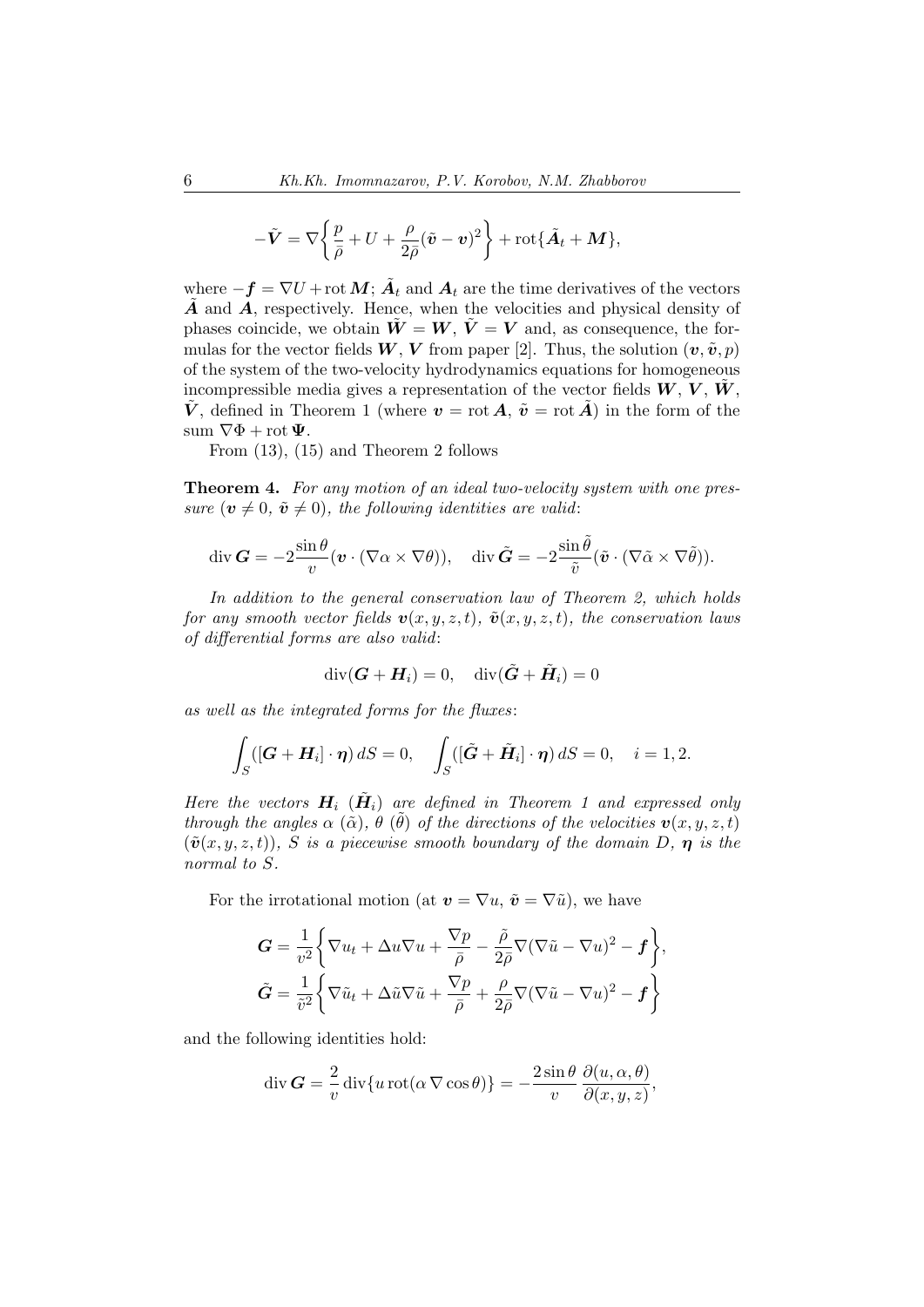$$
\operatorname{div} \tilde{G} = \frac{2}{\tilde{v}} \operatorname{div} {\{\tilde{u}\, \text{rot} (\tilde{\alpha} \nabla \cos \tilde{\theta})\}} = -\frac{2 \sin \tilde{\theta}}{\tilde{v}} \frac{\partial (\tilde{u}, \tilde{\alpha}, \tilde{\theta})}{\partial (x, y, z)}.
$$

If one of the following conditions is fulfilled:  $u = u(x, y)$   $(\tilde{u} = \tilde{u}(x, y)) \Rightarrow$  $\theta \equiv \pi/2 \; (\tilde{\theta} \equiv \pi/2); u = u(\alpha, \theta) \; (\tilde{u} = \tilde{u}(\alpha, \theta)); v = v(\alpha, \theta) \; (\tilde{v} = \tilde{v}(\alpha, \theta));$  $u_z = \varphi(u_x, u_y)$   $(\tilde{u}_z = \tilde{\varphi}(\tilde{u}_x, \tilde{u}_y))$ , then div  $\boldsymbol{G} = 0$  (div  $\boldsymbol{G} = 0$ ).

In the plane case  $v = v(x, y, t) = v \tau$ ,  $\tilde{v} = \tilde{v}(x, y, t) = \tilde{v} \tilde{\tau}$ ,  $\tau = \cos \alpha \mathbf{i} + \mathbf{j} \tau$  $\sin \alpha j$ ,  $\tilde{\tau} = \cos \tilde{\alpha} i + \sin \tilde{\alpha} j$ ,  $\alpha = \alpha(x, y, t)$ ,  $\tilde{\alpha} = \tilde{\alpha}(x, y, t)$  is the angle of slope of the line of current (a vector line of the field  $v(\tilde{v})$  at  $t = \text{const}$ ). For an incompressible medium we have div  $v = 0$ , div  $\tilde{v} = 0$ ,  $v = u_y i - u_x j =$  $\mathrm{rot}\,(u\,\bm{k}),\;\tilde{\bm{v}}\,=\,\tilde{u}_y\bm{i}\,-\,\tilde{u}_x\bm{j}\,=\,\mathrm{rot}\,(\tilde{u}\,\bm{k}),\;v^2\,=\,u_x^2+u_y^2,\;\tilde{v}^2\,=\,\tilde{u}_x^2+\tilde{u}_y^2,\;\mathrm{where}$  $u = u(x, y, t)$  and  $\tilde{u} = \tilde{u}(x, y, t)$  is a stream function.

From (13), (15) and Theorem 3 follows

Theorem 5. A system of equations of the two-velocity hydrodynamics with one pressure (10), (11) for a plane motion  $(v = v(x, y, t), \tilde{v} = \tilde{v}(x, y, t),$  $v \neq 0$ ,  $\tilde{v} \neq 0$ ) is representable in the form of the identity

$$
\mathbf{G} = \text{rot}(\alpha \, \mathbf{k}), \quad \tilde{\mathbf{G}} = \text{rot}(\tilde{\alpha} \, \mathbf{k}) \Rightarrow \text{div } \mathbf{G} = 0, \quad \text{div } \tilde{\mathbf{G}} = 0, \text{rot } \mathbf{G} = -(\Delta \alpha) \mathbf{k}, \quad \text{rot } \tilde{\mathbf{G}} = -(\Delta \tilde{\alpha}) \mathbf{k} \Rightarrow \Delta \ln v = \text{div } \mathbf{Q}, \quad \Delta \ln \tilde{v} = \text{div } \tilde{\mathbf{Q}}, (\Delta \alpha) \mathbf{k} = - \text{rot } \mathbf{Q}, \quad (\Delta \tilde{\alpha}) \mathbf{k} = - \text{rot } \tilde{\mathbf{Q}},
$$
\n(16)

where the fields  $\bf{G}, \bf{Q}, \tilde{G}, \tilde{Q}$  are defined in (8), (13), (15).

**Remark.** From Theorem 3 follows that for the irrotational motion ( $v =$  $\nabla u(x, y, t), \tilde{\boldsymbol{v}} = \nabla \tilde{u}(x, y, t)$  with the potentials  $u, \tilde{u} \in C^3(D)$  and, in the case of plane, for the motion of an incompressible two-velocity continuum  $(v = \text{rot}(u(x, y, t)k) = u_y\mathbf{i} - u_x\mathbf{j}, \ \tilde{v} = \text{rot}(u(x, y, t)k) = \tilde{u}_y\mathbf{i} - \tilde{u}_x\mathbf{j})$  with the stream functions  $u, \tilde{u} \in C^3(D)$  for the values  $\alpha_x, \alpha_y, v = |\boldsymbol{v}|, \boldsymbol{Q}, \boldsymbol{S},$  $\bm{V}=-v^2\bm{S},\,{\rm div}\,\bm{V},\,{\rm rot}\,\bm{V}\,\,(\tilde{\alpha}_x,\,\tilde{\alpha}_y,\,\tilde{v}=|\tilde{\bm{v}}|,\,\tilde{\bm{Q}},\,\tilde{\bm{S}},\,\tilde{\bm{V}}=-\tilde{v}^2\tilde{\bm{S}},\,{\rm div}\,\tilde{\bm{V}},\,{\rm rot}\,\tilde{\bm{V}})$ we obtain the same expressions through the derivative functions " $u(\tilde{u})$ ", thus  $v = \sqrt{u_x^2 + u_y^2}$ ,  $\tilde{v} = \sqrt{\tilde{u}_x^2 + \tilde{u}_y^2}$ ,  $\mathbf{Q} = \frac{\Delta u \nabla u}{v^2}$  $\frac{u\nabla u}{v^2},\,\boldsymbol{S}=\mathrm{rot}(\alpha\,\boldsymbol{k}),\,\tilde{\boldsymbol{Q}}=\frac{\Delta \tilde{u}\nabla \tilde{u}}{\tilde{v}^2}$  $rac{u\vee u}{\tilde{v}^2},$  $\tilde{\boldsymbol{S}} = \operatorname{rot}(\tilde{\alpha} \boldsymbol{k}),$ 

$$
\mathbf{V} = \frac{1}{2} \nabla (u_x^2 + u_y^2) - \Delta u \nabla u = -(u_x^2 + u_y^2) \operatorname{rot}(\alpha \mathbf{k})
$$
  
=  $(u_y u_{xy} - u_x u_{yy}) \mathbf{i} + (u_x u_{xy} - u_y u_{xx}) \mathbf{j} = (\nabla u \times \nabla) \nabla u,$  (17)

$$
\operatorname{div} \mathbf{V} = 2(u_{xy}^2 - u_{xx}u_{yy}), \quad \operatorname{rot} \mathbf{V} = -\{u_y(\Delta u)_x - u_x(\Delta u)_y\}\mathbf{k}, \qquad (18)
$$

$$
\tilde{\mathbf{V}} = \frac{1}{2} \nabla (\tilde{u}_x^2 + \tilde{u}_y^2) - \Delta \tilde{u} \nabla \tilde{u} = -(\tilde{u}_x^2 + \tilde{u}_y^2) \operatorname{rot}(\tilde{\alpha} \mathbf{k}) \n= (\tilde{u}_y \tilde{u}_{xy} - \tilde{u}_x \tilde{u}_{yy}) \mathbf{i} + (\tilde{u}_x \tilde{u}_{xy} - \tilde{u}_y \tilde{u}_{xx}) \mathbf{j} = (\nabla \tilde{u} \times \nabla) \nabla \tilde{u},
$$
\n(19)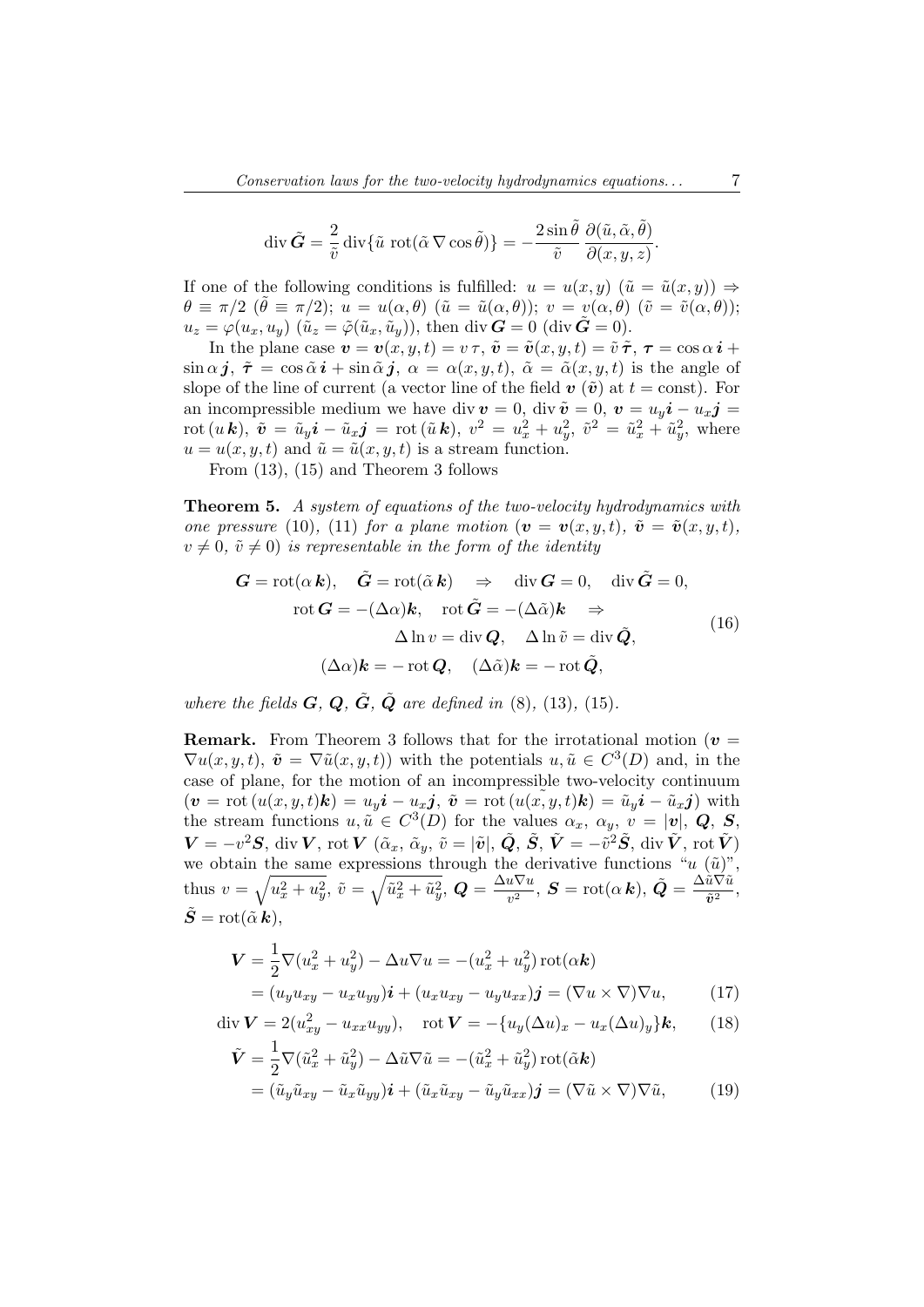$$
\operatorname{div} \tilde{\mathbf{V}} = 2(\tilde{u}_{xy}^2 - \tilde{u}_{xx}\tilde{u}_{yy}), \quad \operatorname{rot} \tilde{\mathbf{V}} = -\{\tilde{u}_y(\Delta \tilde{u})_x - \tilde{u}_x(\Delta \tilde{u})_y\} \mathbf{k}, \qquad (20)
$$
  
and the following identities hold  $(v \neq 0, \tilde{v} \neq 0)$ :

$$
Q = \frac{\Delta u \nabla u}{v^2} = \nabla \ln v + \text{rot}(\alpha \mathbf{k}), \quad \tilde{Q} = \frac{\Delta \tilde{u} \nabla \tilde{u}}{\tilde{v}^2} = \nabla \ln \tilde{v} + \text{rot}(\tilde{\alpha} \mathbf{k}) \iff
$$

$$
\frac{\Delta u}{v^2} \text{rot}(u\mathbf{k}) = -\nabla \alpha + \text{rot}(\ln v \mathbf{k}), \quad \frac{\Delta \tilde{u}}{\tilde{v}^2} \text{rot}(\tilde{u} \mathbf{k}) = -\nabla \tilde{\alpha} + \text{rot}(\ln \tilde{v} \mathbf{k}) \Rightarrow
$$

$$
\Delta \ln v = \text{div } Q, \quad \Delta \ln \tilde{v} = \text{div } \tilde{Q},
$$

$$
(\Delta \alpha) \mathbf{k} = -\text{rot } Q, \quad (\Delta \tilde{\alpha}) \mathbf{k} = -\text{rot } \tilde{Q}.
$$

From (12), (14) and (18), (20) follows

Theorem 6. The system of the Monge-Ampere equations:

$$
u_{xy}^2 - u_{xx}u_{yy} = F, \quad \tilde{u}_{xy}^2 - \tilde{u}_{xx}\tilde{u}_{yy} = \tilde{F}, \tag{21}
$$

(in the general case F and  $\tilde{F}$  are smooth functions of the variables x, y, y,  $\tilde{u}$ ,  $u_x, \tilde{u}_x, u_y, \tilde{u}_y, u_{xx}, \tilde{u}_{xx}, u_{xy}, \tilde{u}_{xy}, u_{yy}, \tilde{u}_{yy}$  and the parameter t) and the system of equations for the stream function of a plane motion of incompressible media

$$
-\{u_y(\Delta u)_x - u_x(\Delta u)_y\} = (\Delta u)_t + (\text{rot } f_1^* \cdot \mathbf{k}),
$$
  

$$
-\{\tilde{u}_y(\Delta \tilde{u})_x - \tilde{u}_x(\Delta \tilde{u})_y\} = (\Delta \tilde{u})_t + (\text{rot } f_2^* \cdot \mathbf{k}),
$$
 (22)

are related to each other as follows: their left-hand sides are expressed, respectively, through divergence and a rotor of the same vector fields  $V, V$  of the form of (17), (19) by formulas (18), (20), where  $f_1^* = f - \frac{\nabla p}{\overline{\rho}}$  $\frac{\bar{\gamma}p}{\bar{\rho}}+\frac{\tilde{\rho}}{2\bar{\rho}}$  $rac{p}{2\bar{\rho}}\nabla w,$  $\boldsymbol{f}^*_2 = \boldsymbol{f} - \frac{\nabla p}{\bar{\rho}}$  $\frac{\overline{\vee}p}{\overline{\rho}}-\frac{\rho}{2\rho}$  $\frac{\rho}{2\bar{\rho}}\nabla w, w = (\tilde{u}_x - u_x)^2 + (\tilde{u}_y - u_y)^2.$ 

Let the functions  $\mathbf{v}(x, y, t) = u_y \mathbf{i} - u_x \mathbf{j}$ ,  $\tilde{\mathbf{v}}(x, y, t) = \tilde{u}_y \mathbf{i} - \tilde{u}_x \mathbf{j}$ ,  $p(x, y, t)$ in the domain  $\Sigma = \{(x, y) \in D, t \in (t_1, t_2)\}\$  satisfy a system of equations of the two-velocity hydrodynamics with one pressure  $(10)$ ,  $(11)$  for a plane motion of incompressible media. In this case, in the domain  $\Sigma$  the stream functions  $u(x, y, t)$ ,  $\tilde{u}(x, y, t)$  satisfy both equations (21) and (22) at

$$
F = \frac{\text{div } f_1^*}{2}, \quad \tilde{F} = \frac{\text{div } f_2^*}{2}.
$$
 (23)

Otherwise, let the functions  $u(x, y, t)$ ,  $\tilde{u}(x, y, t)$ ,  $p(x, y, t)$  satisfy in the domain  $\Sigma$  equations (21) and (22) with the right-hand side (23), and on the boundary S of the domain D at  $t \in (t_1, t_2)$ , the equality  $(\mathbf{V} \cdot \boldsymbol{\eta}) =$  $([f_1^*-\text{rot}(u_t\mathbf{k})]\cdot\boldsymbol{\eta}), (\tilde{V}\cdot\boldsymbol{\eta})=( [f_2^*-\text{rot}(\tilde{u}_t\mathbf{k})]\cdot\boldsymbol{\eta})$  holds, where  $\boldsymbol{\eta}$  is normal to S. In particular, the latter equalities are valid if on the boundary S equalities (10), (11) are valid. In this case, the functions  $v(x, y, t) = u_n i - u_n j$ .  $\tilde{\bm{v}}(x, y, t) = \tilde{u}_y \bm{i} - \tilde{u}_x \bm{j}, p(x, y, t)$  in the domain  $\Sigma$  satisfy the system of the two-velocity hydrodynamics equations with one pressure (10), (11) for the plane motion of incompressible media.